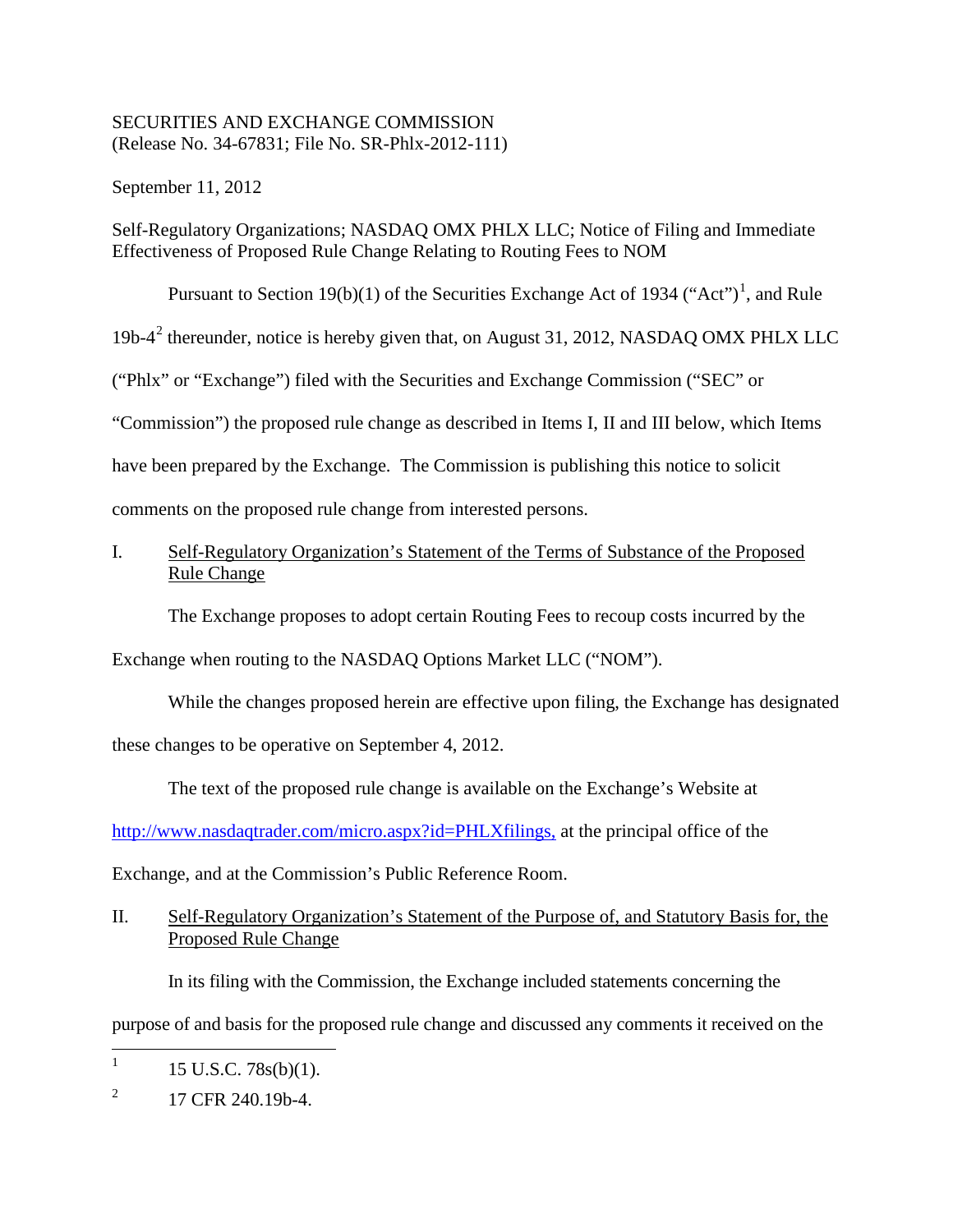proposed rule change. The text of these statements may be examined at the places specified in Item IV below. The Exchange has prepared summaries, set forth in sections A, B, and C below, of the most significant aspects of such statements.

## A. Self-Regulatory Organization's Statement of the Purpose of, and Statutory Basis for, the Proposed Rule Change

1. Purpose

The purpose of this filing is to recoup costs that the Exchange incurs for routing and executing certain orders in equity options to NOM, specifically, options on Facebook, Inc. ("FB"), Google Inc. ("GOOG") and Groupon, Inc. ("GRPN").

The Exchange's Pricing Schedule at Section V currently includes the following Routing Fees for routing Customer, Professional,<sup>[3](#page-1-0)</sup> Firm, Broker-Dealer, Market Maker<sup>[4](#page-1-1)</sup> and Specialist<sup>[5](#page-1-2)</sup> orders to away markets.

| <b>Exchange</b>       |        |        | <b>Firm/Broker-</b><br><b>Customer Professional Dealer/Specialist/Market</b><br><b>Maker</b> |
|-----------------------|--------|--------|----------------------------------------------------------------------------------------------|
| <b>NYSE AMEX</b>      | \$0.11 | \$0.31 | \$0.55                                                                                       |
| <b>BATS</b> Penny     | \$0.55 | \$0.55 | \$0.55                                                                                       |
| <b>BATS</b> non-Penny | \$0.86 | \$0.91 | \$0.91                                                                                       |
| <b>ROX</b>            | \$0.11 | \$0.11 | \$0.55                                                                                       |

<span id="page-1-0"></span><sup>&</sup>lt;sup>3</sup> The term "professional" means any person or entity that (i) is not a broker or dealer in securities, and (ii) places more than 390 orders in listed options per day on average during a calendar month for its own beneficial account(s). See Rule 1000(b)(14).

<span id="page-1-1"></span><sup>&</sup>lt;sup>4</sup> A "Market Maker" includes Registered Options Traders ("ROTs") (Rule 1014(b)(i) and (ii), which include Streaming Quote Traders (" $SQTs$ ") (See Rule 1014(b)(ii)(A)) and Remote Streaming Quote Traders ("RSQTs") (See Rule 1014(b)(ii)(B)).

<span id="page-1-2"></span><sup>&</sup>lt;sup>5</sup> A Specialist is an Exchange member who is registered as an options specialist pursuant to Rule 1020(a).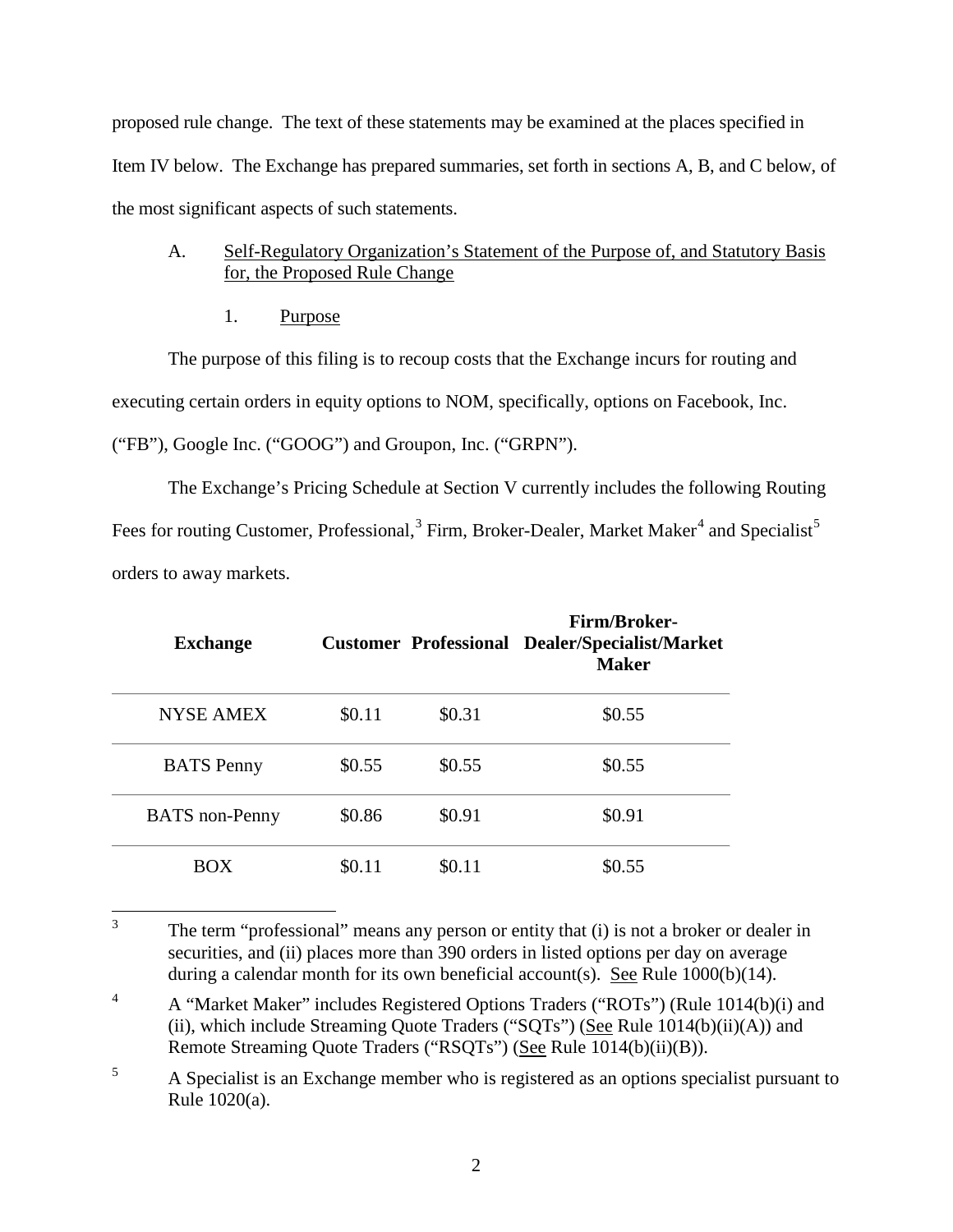| <b>BX</b> Options                                                                                  | \$0.11 | \$0.54 | \$0.54 |
|----------------------------------------------------------------------------------------------------|--------|--------|--------|
| <b>CBOE</b>                                                                                        | \$0.11 | \$0.31 | \$0.55 |
| CBOE orders greater than<br>99 contracts in RUT,<br>RMN, NDX, MNX, ETFs,<br><b>ETNs and HOLDRs</b> | \$0.29 | \$0.31 | \$0.55 |
| C <sub>2</sub>                                                                                     | \$0.55 | \$0.56 | \$0.55 |
| <b>ISE</b>                                                                                         | \$0.11 | \$0.29 | \$0.55 |
| ISE Select Symbols <sup>13</sup>                                                                   | \$0.31 | \$0.39 | \$0.55 |
| <b>NYSE ARCA (Penny</b><br>Pilot)                                                                  | \$0.55 | \$0.55 | \$0.55 |
| <b>NYSE ARCA (Standard)</b>                                                                        | \$0.11 | \$0.11 | \$0.55 |
| <b>NOM</b>                                                                                         | \$0.54 | \$0.54 | \$0.55 |
| NOM - MNX                                                                                          | \$0.56 | \$0.56 | \$0.55 |
| NOM - NDX                                                                                          | \$0.11 | \$0.81 | \$0.81 |

<sup>13</sup> These fees are applicable to orders routed to ISE that are subject to Rebates and Fees for Adding and Removing Liquidity in Select Symbols. See ISE's Schedule of Fees for the complete list of symbols that are subject to these fees.

The Exchange is proposing to adopt NOM Routing Fees when routing options overlying FB, GOOG and GRPN to NOM to account for the new NOM fees for removing liquidity and other routing costs incurred by the Exchange when routing to NOM in FB, GOOG and GRPN, as follows: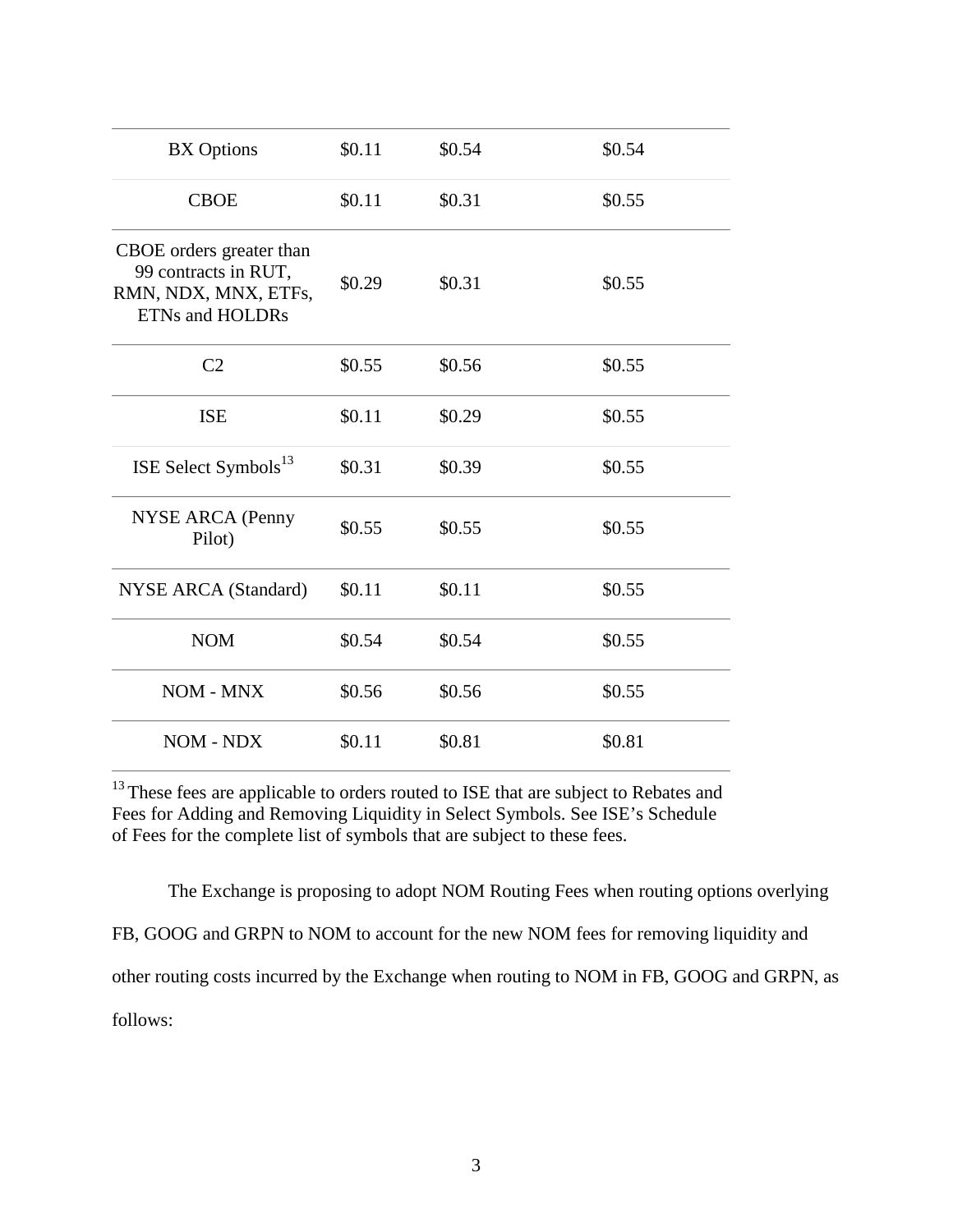| <b>Exchange</b>         |        | <b>Customer</b> Professional | <b>Firm/Broker-</b><br>Dealer/Specialist/Market<br>Maker |
|-------------------------|--------|------------------------------|----------------------------------------------------------|
| NOM - FB, GOOG and GRPN | \$0.86 | \$0.91                       | \$0.91                                                   |

NOM recently filed an immediately effective rule change to adopt Fees for Removing Liquidity applicable to FB, GOOG and GRPN which will become operative on September 4, 2012.<sup>[6](#page-3-0)</sup> NOM will assess the applicable Fees for Removing Liquidity to Phlx market participants, Customers, Professionals, Firms, Broker-Dealers, Market Makers or Specialists, when orders are routed from Phlx to NOM. The Exchange is seeking to adopt new Routing Fees to account for these new fees and other routing costs incurred by the Exchange when routing options overlying FB, GOOG or GRPN to NOM.

In May 2009, the Exchange adopted Rule 1080(m)(iii)(A) to establish Nasdaq Options Services LLC ("NOS"), a member of the Exchange, as the Exchange's exclusive order router.<sup>[7](#page-3-1)</sup> NOS is utilized by the Exchange's fully automated options trading system, PHLX  $\text{XL}^{\circledast, \text{8}}$  $\text{XL}^{\circledast, \text{8}}$  $\text{XL}^{\circledast, \text{8}}$  solely to route orders in options listed and open for trading on the PHLX XL system to destination markets. Each time NOS routes to away markets NOS is charged a \$0.06 clearing fee and, in the

<span id="page-3-0"></span> $6 \qquad \underline{\text{See}$  SR-NASDAQ-2012-102 (not yet published). NOM filed to adopt Fees for Removing Liquidity applicable to FB, GOOG and GRPN as follows: \$0.79 per contract fee for Customers, \$0.85 per contract fee for Professionals, Firms, Non-NOM Market Makers and \$0.79 per contract fee for NOM Market Makers.

<span id="page-3-1"></span><sup>&</sup>lt;sup>7</sup> See Securities Exchange Act Release No. 59995 (May 28, 2009), 74 FR 26750 (June 3, 2009) (SR-Phlx-2009-32).

<span id="page-3-2"></span><sup>&</sup>lt;sup>8</sup> This proposal refers to "PHLX XL" as the Exchange's automated options trading system. In May 2009 the Exchange enhanced the system and adopted corresponding rules referring to the system as "Phlx XL II." See Securities Exchange Act Release No. 59995 (May 28, 2009), 74 FR 26750 (June 3, 2009) (SR-Phlx-2009-32). The Exchange intends to submit a separate technical proposed rule change that would change all references to the system from "Phlx XL II" to "PHLX XL" for branding purposes.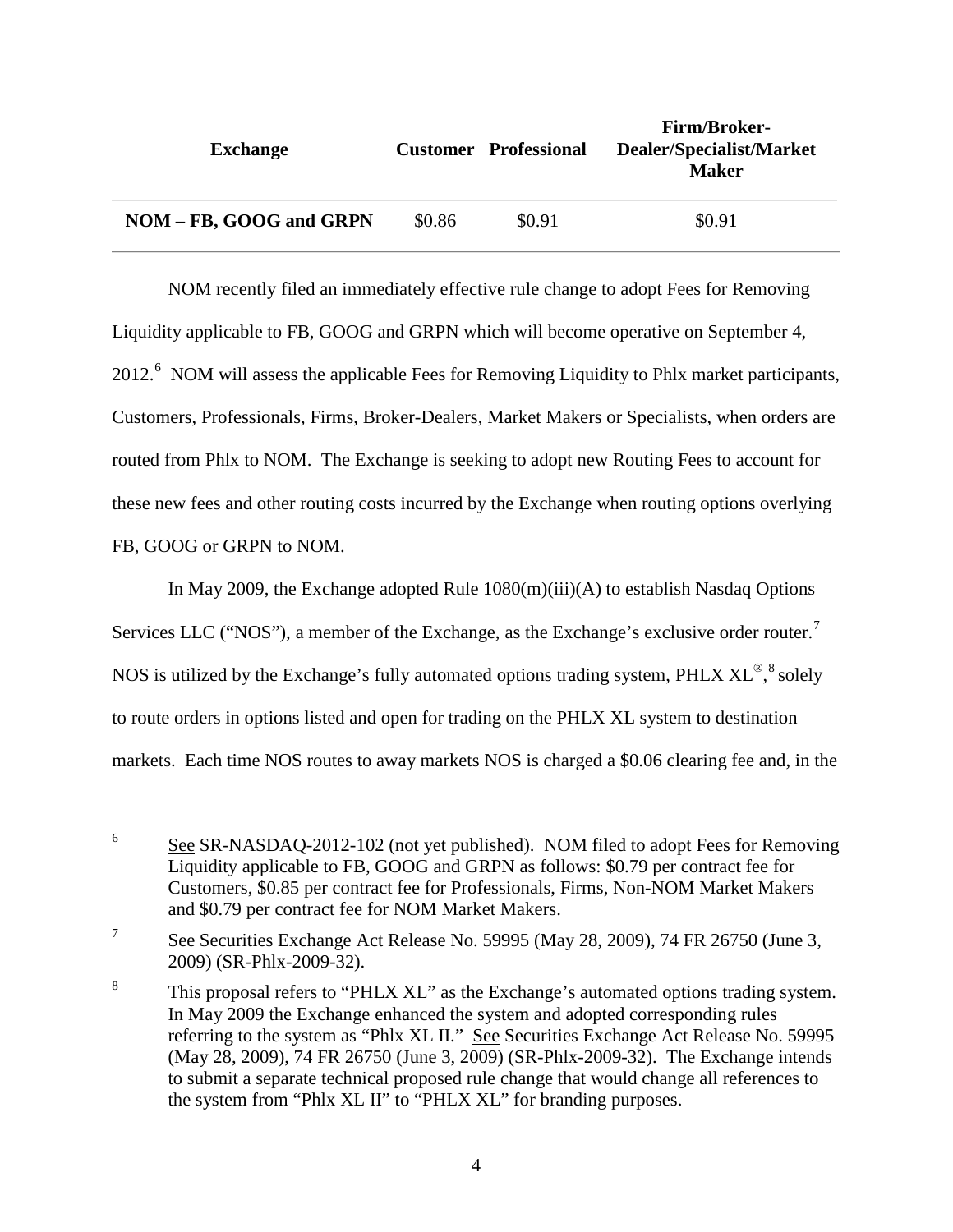case of certain exchanges, a transaction fee is also charged in certain symbols, which fees are passed through to the Exchange. The Exchange currently recoups clearing and transaction charges incurred by the Exchange as well as certain other costs incurred by the Exchange when routing to away markets, such as administrative and technical costs associated with operating NOS, membership fees at away markets, and technical costs associated with routing options.<sup>[9](#page-4-0)</sup> The Exchange proposes to title the new fees "NOM – FB, GOOG and GRPN."

As with all fees, the Exchange may adjust these Routing Fees in response to competitive conditions by filing a new proposed rule change.

### 2. Statutory Basis

The Exchange believes that its proposal to amend its Pricing Schedule is consistent with Section 6(b) of the Act<sup>[10](#page-4-1)</sup> in general, and furthers the objectives of Section 6(b)(4) of the Act<sup>[11](#page-4-2)</sup> in particular, in that it is an equitable allocation of reasonable fees and other charges among Exchange members.

The Exchange believes that the proposed NOM Routing Fees are reasonable because they seek to recoup costs that are incurred by the Exchange when routing Customer, Professional, Firm, Broker-Dealer, Specialist and Market Maker orders to NOM on behalf of members,

<span id="page-4-1"></span> $10$  15 U.S.C. 78f(b).

<span id="page-4-2"></span> $11$  15 U.S.C. 78f(b)(4).

<span id="page-4-0"></span><sup>&</sup>lt;sup>9</sup> In addition to membership fees and transaction fees, the Exchange also incurs an Options Regulatory Fee when routing to an away market that assesses that fee. The Exchange's proposed Routing Fees for NOM for FB, GOOG and GRPN would include the NOM Fees for Removing Liquidity of \$0.79 per contract fee for Customers, \$0.85 per contract fee for Professionals, Firms and Non-NOM Market Makers, and \$0.79 per contract fee for NOM Market Makers, as well as a \$0.06 clearing cost and another \$0.05 per contract fee associated with administrative and technical costs for operating NOS. At this time, the Exchange has determined to assess a maximum fee of \$0.91 per contract for routing options overlying FB, GOOG and GRPN to NOM. While this does not recover all of the Exchange's costs, the Exchange has determined at this time to not assess more than a \$0.91 per contract Routing Fee.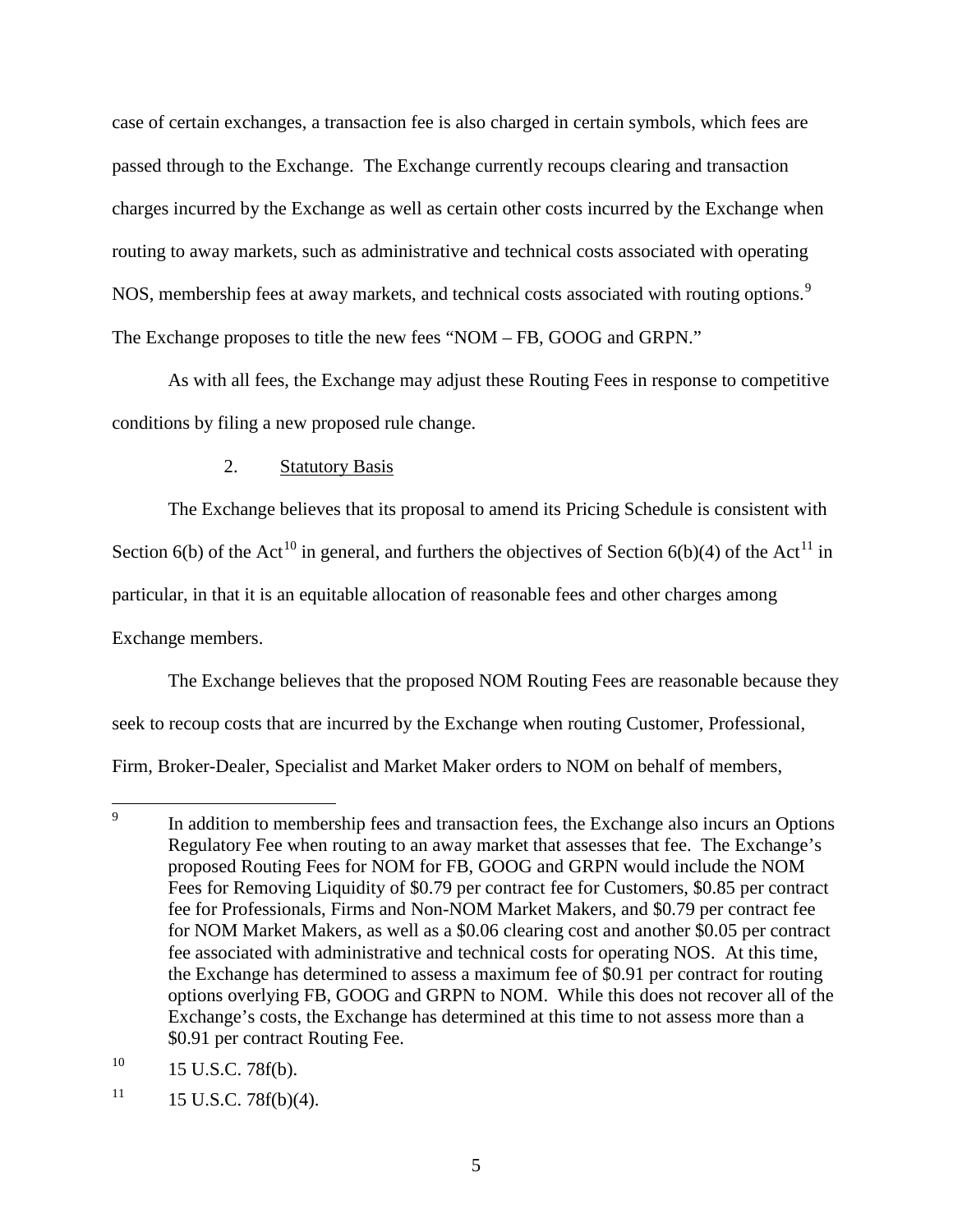respectively. Each destination market's transaction charge varies and there is a standard clearing charge for each transaction incurred by the Exchange along with other administrative and technical costs that are incurred by the Exchange. The Exchange believes that the proposed Routing Fees would enable the Exchange to recover the remove fees assessed to market participants by NOM on options overlying FB, GOOG and GRPN, plus clearing and other administrative and technical fees for the execution of Customer, Professional, Firm, Broker-Dealer, Specialist and Market Maker orders when routed to NOM. The Exchange also believes that the proposed NOM Routing Fees are equitable and not unfairly discriminatory because they would be uniformly applied to all Customer, Professional, Firm, Broker-Dealer, Specialist and Market Maker orders that are routed to NOM.

#### B. Self-Regulatory Organization's Statement on Burden on Competition

The Exchange does not believe that the proposed rule change will impose any burden on competition not necessary or appropriate in furtherance of the purposes of the Act.

### C. Self-Regulatory Organization's Statement on Comments on the Proposed Rule Change Received from Members, Participants, or Others

No written comments were either solicited or received.

### III. Date of Effectiveness of the Proposed Rule Change and Timing for Commission Action

The foregoing rule change has become effective pursuant to Section 19(b)(3)(A)(ii) of the Act.<sup>[12](#page-5-0)</sup> At any time within 60 days of the filing of the proposed rule change, the Commission summarily may temporarily suspend such rule change if it appears to the Commission that such action is necessary or appropriate in the public interest, for the protection of investors, or otherwise in furtherance of the purposes of the Act. If the Commission takes such action, the

<span id="page-5-0"></span> $12 \qquad 15 \text{ U.S.C. } 78\text{s(b)}(3)(\text{A})(\text{ii}).$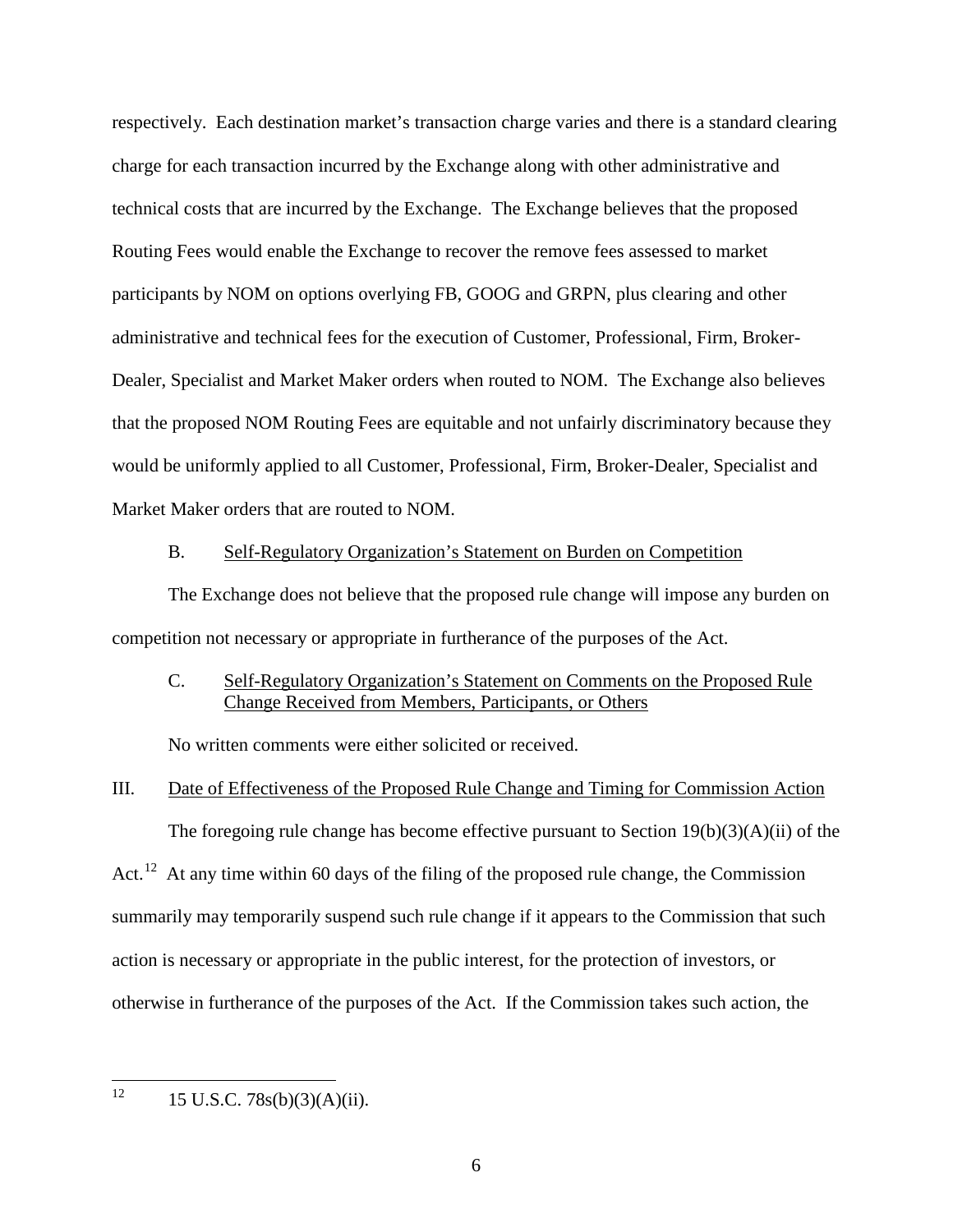Commission shall institute proceedings to determine whether the proposed rule should be approved or disapproved.

#### IV. Solicitation of Comments

Interested persons are invited to submit written data, views, and arguments concerning the foregoing, including whether the proposed rule change is consistent with the Act. Comments may be submitted by any of the following methods:

#### Electronic Comments:

- Use the Commission's Internet comment form [\(http://www.sec.gov/rules/sro.shtml\)](http://www.sec.gov/rules/sro.shtml); or
- Send an e-mail to [rule-comments@sec.gov.](mailto:rule-comments@sec.gov) Please include File Number SR-Phlx-2012-111 on the subject line.

#### Paper Comments:

• Send paper comments in triplicate to Elizabeth M. Murphy, Secretary, Securities and Exchange Commission, 100 F Street, NE, Washington, DC 20549-1090.

All submissions should refer to File Number SR-Phlx-2012-111. This file number should be included on the subject line if e-mail is used. To help the Commission process and review your comments more efficiently, please use only one method. The Commission will post all comments on the Commission's Internet website (http://www.sec.gov/rules/sro.shtml). Copies of the submission, all subsequent amendments, all written statements with respect to the proposed rule change that are filed with the Commission, and all written communications relating to the proposed rule change between the Commission and any person, other than those that may be withheld from the public in accordance with the provisions of 5 U.S.C. 552, will be available for website viewing and printing in the Commission's Public Reference Room, 100 F

7